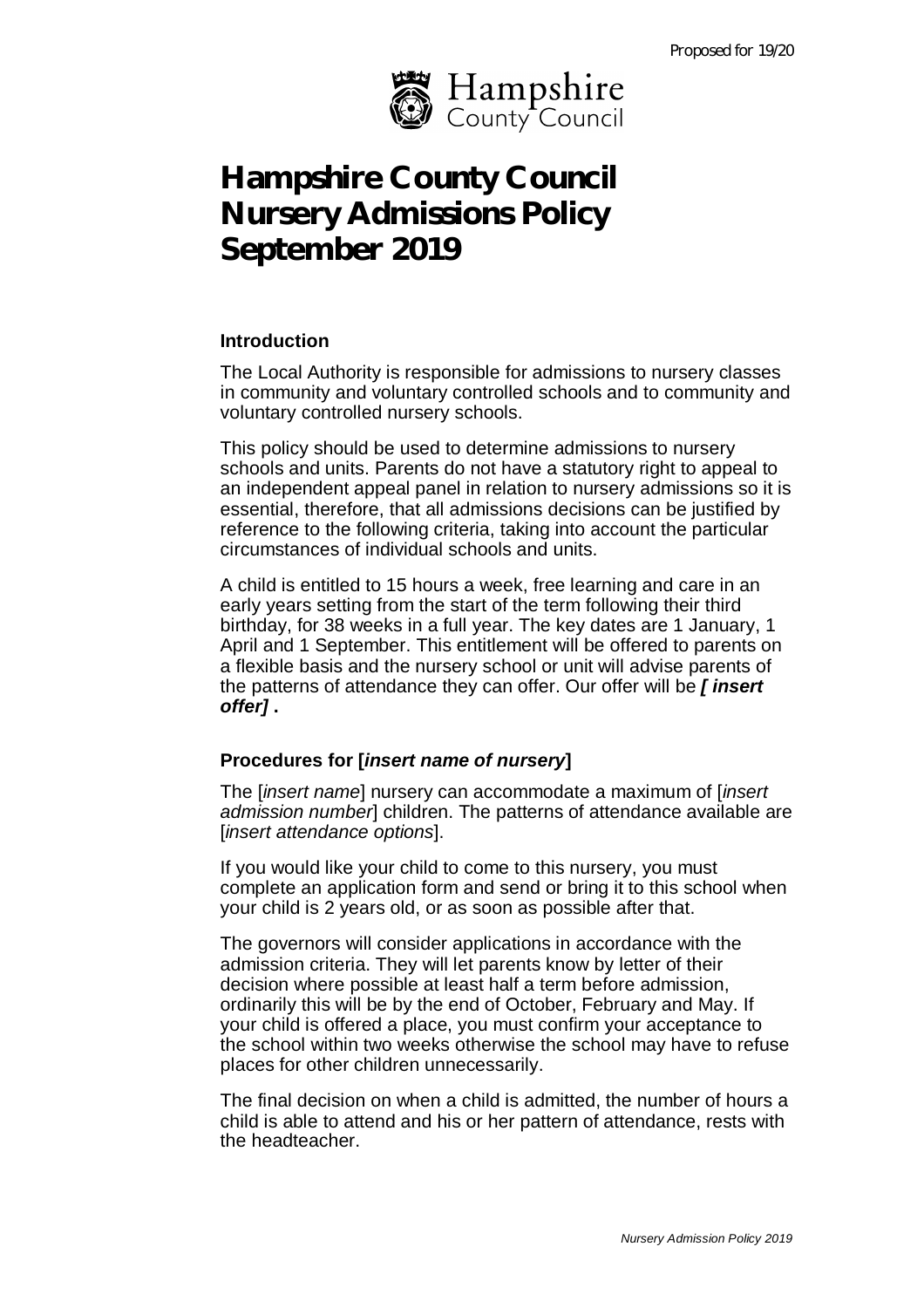# **Admission criteria**

The governors will consider all applications in accordance with the following criteria, set out in priority order. Length of time on *any* waiting list will not be taken into account.

Categories B & C contain examples of both special educational and social need.

**A** Looked after children or children who were previously looked after but immediately after being looked after became subject to an adoption order, a child arrangements order, or special guardianship order. [A looked after child is a child who is (a) in the care of a local authority, or (b) being provided with accommodation by a local authority in the exercise of their social services functions (see the definition in section 22(1) of the Children Act 1989). An adoption order is an order under section 46 of the Adoption and Children Act 2002 or section 12 of the Adoption Act 1976. Child arrangements orders are defined in section 8 of the Children Act 1989, as amended by section 12 of the Children and Families Act 2014. Child arrangements orders replace residence orders and any residence order in force prior to 22 April 2014 is deemed to be a child arrangements order. Section 14A of the Children Act 1989 defines a 'special guardianship order' as an order appointing one or more individuals to be a child's special guardian (or special guardians).]

**B** Children for whom there is a recommendation for nursery education by a health professional, social worker, educational psychologist, area Inco, outreach worker or education welfare officer on the basis of the child's special educational needs.

Examples of special educational needs, in no order of priority, might include:

- emotional and behavioural problems
- hearing difficulties
- lack of personal interaction and stimulation
- physical disabilities
- speech and language problems
- visual difficulties

**C** Children with social needs, based on information gained by the headteacher as part of the application procedure.

Examples of social needs, in no order of priority, might include:

- children who were multiple births (twins, triplets)
- a child with a confined play space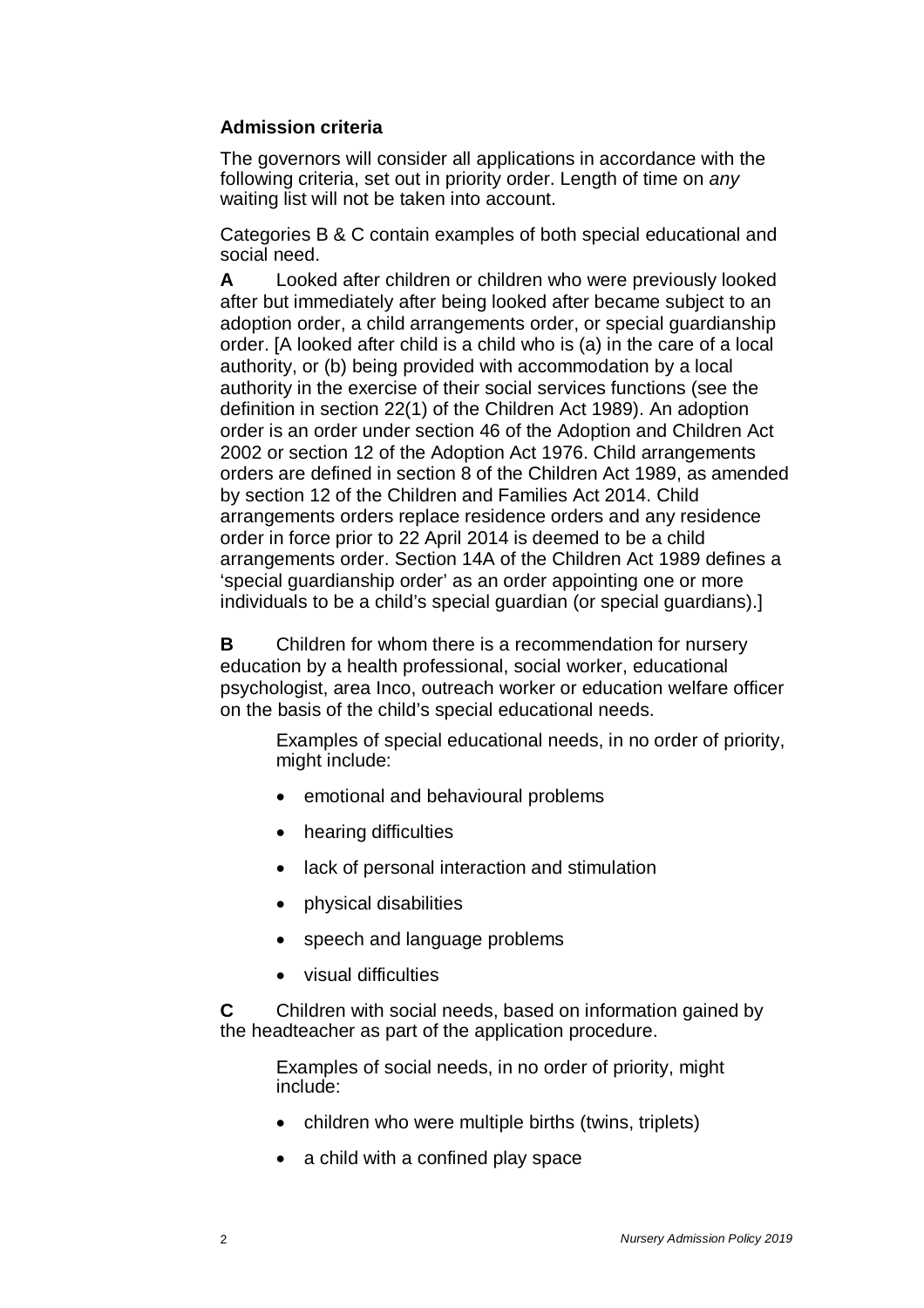- a child from a one parent family
- a child in a large family (four or more children)
- a child with parents under 20 years of age
- a child in sole care of grandparents
- a child who has two or more siblings under 4 years of age
- a child on the child protection register
- a child of parents with disabilities
- a child with English as an additional language
- a child who is eligible for the 2 yr old early education grant
- a child who is eligible for the 30 hours free childcare for working families (*subject to confirmation of the eligibility from the DfE and any identified priority groups within this (*families who meet the 30 hours criteria and have moved from government unemployment benefits to employment will be given higher priority than those currently in employment.).
- **D** Children with a brother or sister (including children living as siblings in the same family unit) with disabilities (as in A) that require a significant amount of additional support.
- **E** Children who have a brother or sister (including children living as siblings in the same family unit) on the school roll who will still be attending (insert name) School, or a linked junior school, the following academic year.
- **F** Children of staff who have, (1) been employed at the school for two or more years at the time at which the application for admission to the school is made, or (2) have been recruited to fill a vacant post for which there is a demonstrable skill shortage.
- **G** Other children.

## **Tiebreaker**

If the nursery is oversubscribed **within** any of the above categories (A –F), children in the year before they may start school will be given priority. Then preference will be given to children who live closest to the school based on a straight line measurement from school to the entrance of the property. Hampshire County Council's Geographic Information Systems (GIS) will be used to confirm the order of applicants.